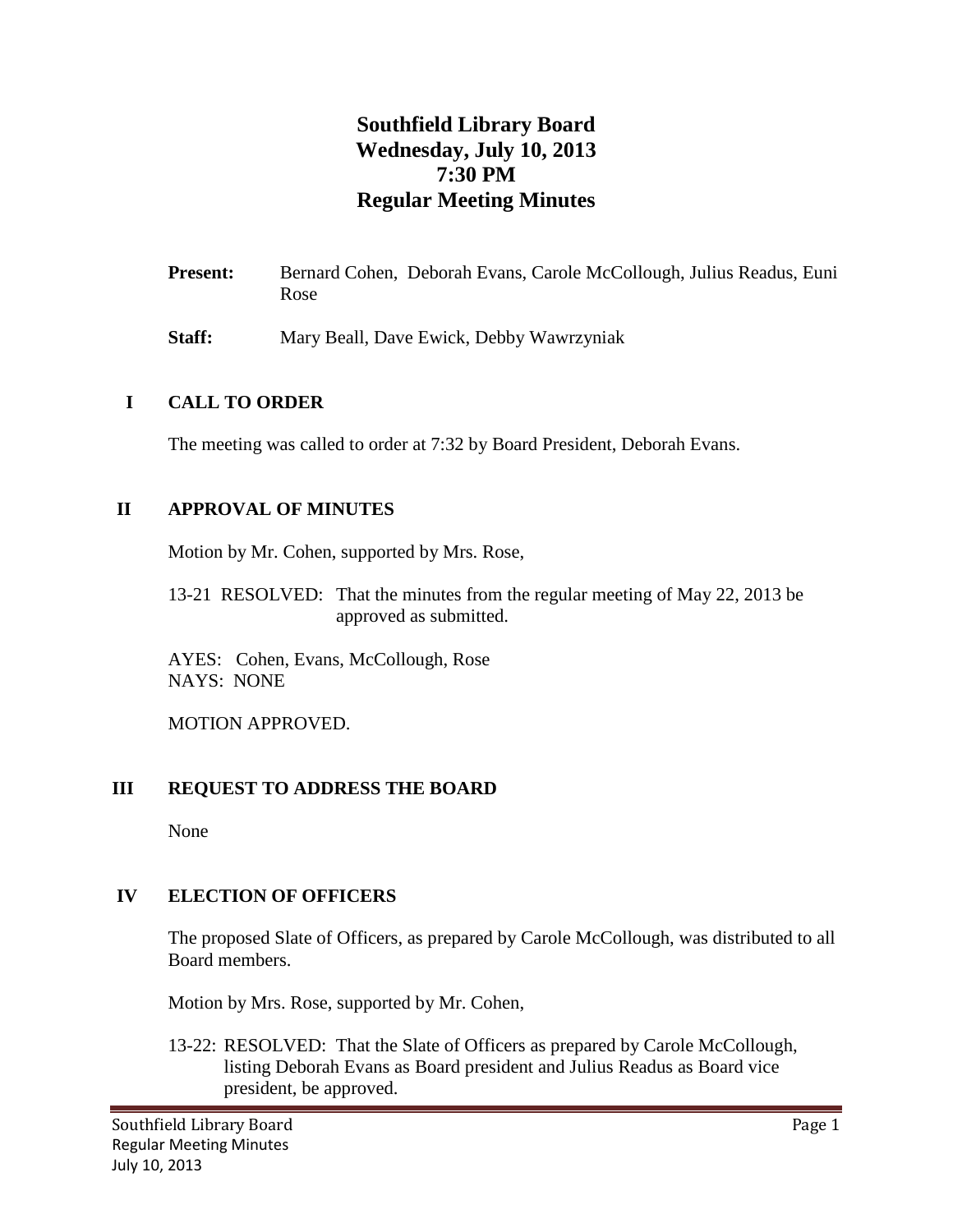AYES: Cohen, Evans, McCollough, Rose NAYS: None

MOTION APPROVED.

## **V TREASURER'S REPORT**

The Executive Summaries for May and June, 2013 were discussed. Mr. Ewick gave a preliminary review of the total 12/13 budget that showed the reduced hours met the objective of keeping personnel costs within budget. He also pointed out that even though hours were reduced by approximately 30% visitors to the Library were only down by 3%. The final figures for the 12/13 fiscal year will not be available for several more weeks.

Mr. Readus arrived at 7:42 pm

Nothing that both the auditorium and café spaces are underutilized, Mr. Cohen suggested going back to the original architects to discuss having the two rooms remodeled to better meet the Library's needs.

Mrs. Rose agreed that it would be nice to have an auditorium capable of hosting theater groups for small plays with a stage and appropriate theater lighting.

Mr. Ewick asked Ms. Beall for her thoughts on this project. Ms. Beall said that she thinks it is always worth looking into ways to repurpose underutilized space.

Ms. Evans asked Mr. Ewick to prepare a report on this topic for the September meeting.

Ms. Evans asked about the status of Eva Gogola's work on revenue generating projects. Mr. Ewick noted that they have established a tickle file of names to contact regarding future projects that are generated for this purpose. A status report will be ready this fall.

Motion by Dr. McCollough, supported by Mr. Readus,

- 13-23 RESOLVED: That the Executive Summaries for May and June, 2013 be approved as submitted.
- AYES: Cohen, Evans, McCollough, Readus, Rose NAYS: NONE

MOTION APPROVED.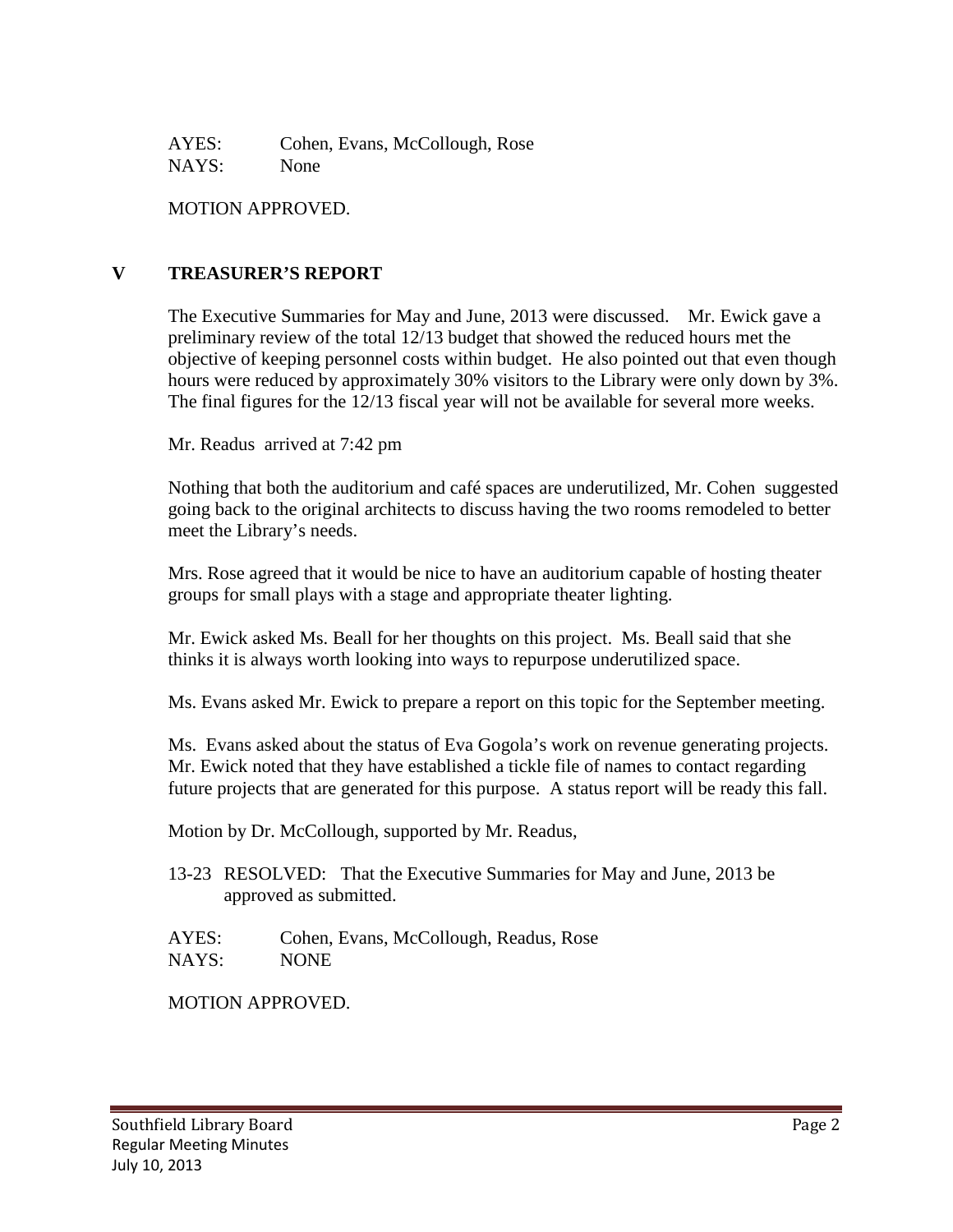#### **VI REPORTS**

A. Junior Library Board: Hannah Haynes reported that the Jr. Library Board does not meet during the summer. In the fall they want to look at ways to adjusting the summer reading program to be more appealing for 16 and 17 year olds.

She noted that interactive or social events are better than lecture or discussion style programs.

## B. Deputy City Librarian:

## **1. Building Update:**

- a. New carpet was installed in the circulation lobby. Youth and Circulation report a significant reduction in noise. The carpet is actually carpet squares which will allow for easy replacement / maintenance / cleaning as necessary.
- b. As previously addressed, Bumler has recommended the purchase and installation of new boilers. Their proposal has been turned over to the City. The LBA has reviewed the project and the City's Purchasing Agent will be handling the purchase process. An engineer contracted by the City has already been over to inspect the current equipment. Mr. Cohen asked for the Board's role in this project. Ms. Beall explained that the Board's function is to support the need for the purchase by the Library.

Motion by Mr. Cohen, supported by Dr. McCollough,

- 13-24 RESOLVED: That the Library Board does hereby approve the purchase of new boilers for the Southfield Public Library as deemed necessary and appropriate by the Library Building Authority and in following the City of Southfield's Purchasing guidelines and requirements.
- AYES: Cohen, Evans, McCollough, Readus, Rose
- NAYS: None

#### MOTION APPROVED.

The project is being expedited to get it done in as timely a manner as possible.

**2. Staff Update:** No additional updates at this time.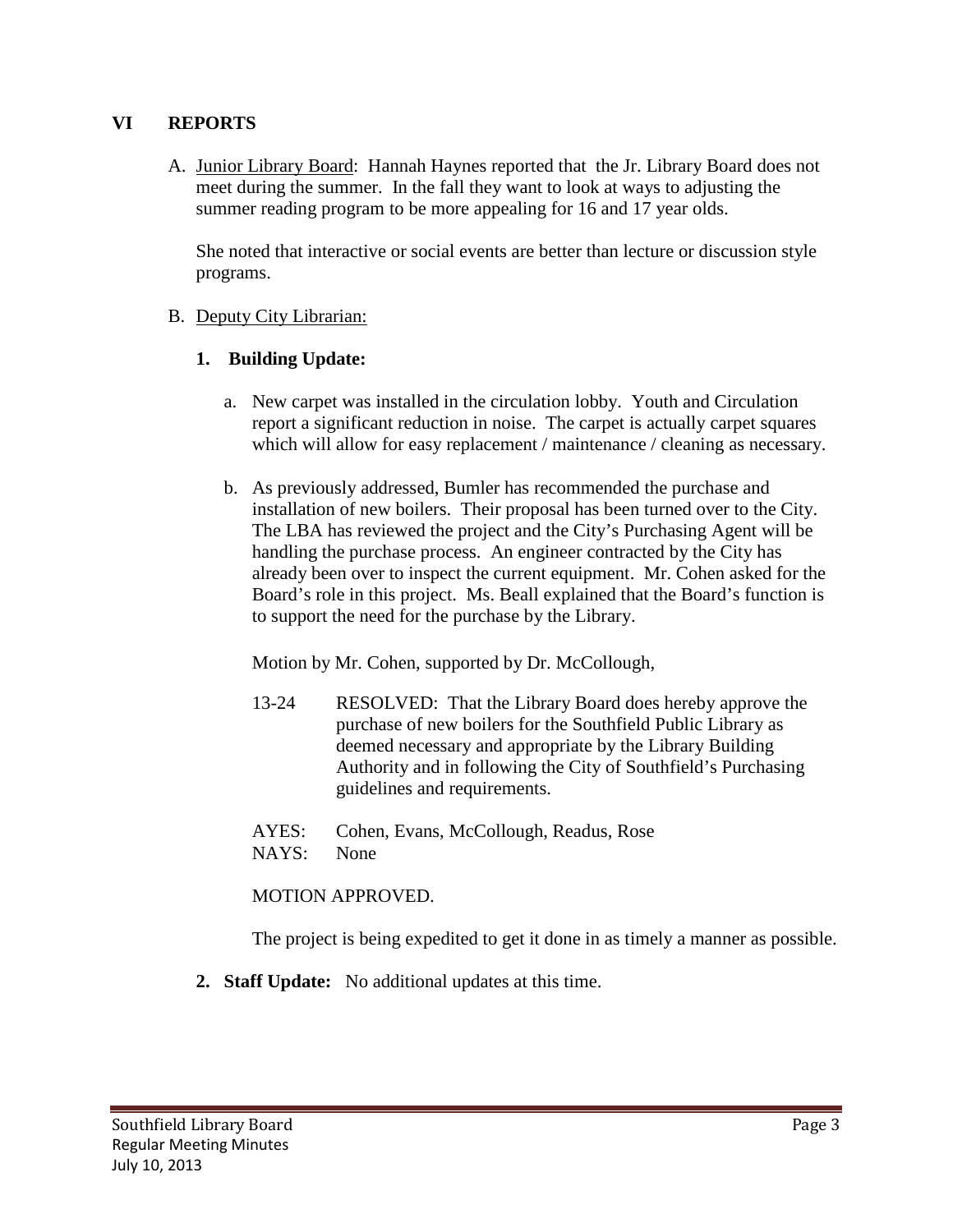#### **VII OLD BUSINESS**

A. Café Update: Mr. Ewick reported that Legal is moving forward with the Library Board's lawsuit against CanStrong

It was noted that CanStrong is countersuing the Board for breach of contract caused by the change in Library's hours of operation. The Legal Department will continue to represent the Library Board as they move forward in response to this action. Updates will be brought to the Board as information becomes available.

The Board was notified that the Bluestar ATM machine is still in the space. A BlueStar representative reported that it was heavily used when the Eatery was open and wondered if the Board was interested in keeping it in place.

Mr. Cohen suggested that the discussion be tabled until the fall or after a decision about use of the space is made.

Finally, Mr. Ewick discussed alternate uses for the space. Previously, the Board approved the space becoming the new Friends Book Cellar. When suggested to the Friends, they expressed reluctance to do this. The current managers feel that the Café space is smaller than the space downstairs and would result in reduced sales.

Mr. Cohen suggested that Mr. Ewick ask the architects about reconfiguring the café space to better accommodate the Friends book sales. If it is decided that the Friends must move to the space for reasons of safety and security, then the Board will inform them that maintaining sales space in the basement is no longer an option and they will be moved.

#### **VIII NEW BUSINESS**

**A.** Review of Public Computer Use and Internet Policy.

The new policy was distributed to the Board prior to the meeting allowing them time to review the document. Mr. Ewick noted that the policy is essentially the same as it was, the language for the new policy was provided by and required by TLN as the Library's new internet service provider.

Motion by Mr. Cohen, supported by Mr. Readus,

- 13- 24 RESOLVED: That the new Computer Use and Internet Policy be approved as submitted.
- AYES: Cohen, Evans, McCollough, Readus, Rose NAYS: None

MOTION APPROVED.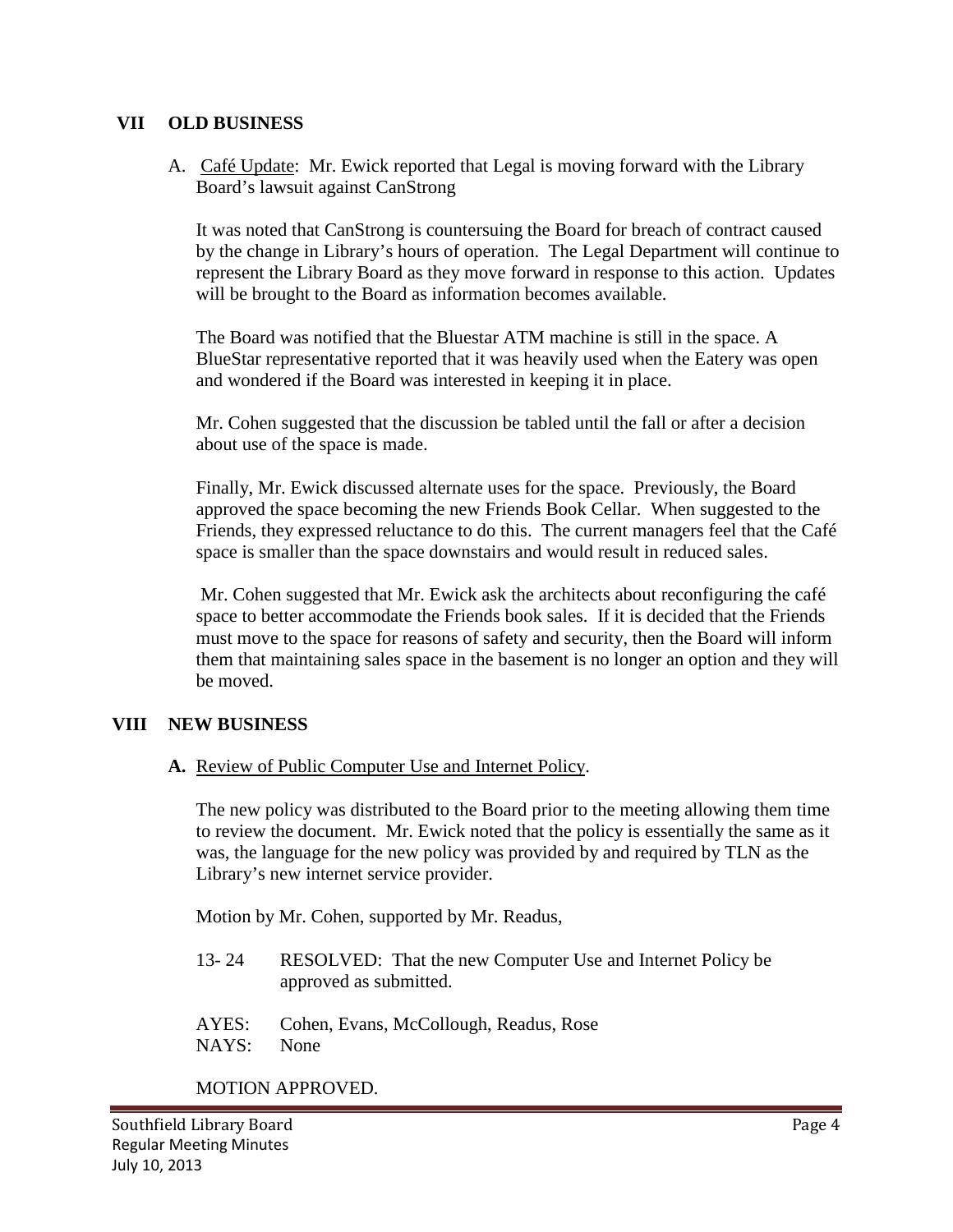B. Role of the Friends of the SPL

The role of the Friends was discussed. Mrs. Rose said that when she was on the Friends their role was to raise money to pay for programming / materials / needs not covered by the Library's budget.

There was a brief discussion on things the Friends do to fulfill that role. They may not conduct as many programs as in the past but they hold book sales every month rather than once or twice a year. Additionally the Friends have attempted fundraising programs such as last year's "Hat's Off" program with Mr. Song. Finally, it was through the generosity of the Friends that the Library was able to replace all of the existing public-use white boards; something that could not be covered by the Library's operating budget.

C. ATM Machine: Already discussed

# **IX ALL OTHER BUSINESS**

- A. Programming: The Adult Summer Reading Program is underway. The Youth Program is called "Reading is our Thing" with Thing 1 and Thing 2 as the program mascots. Additional summer programs were discussed including the next session of the Humanities Group.
- B. Correspondence: Correspondence was reviewed including a thank you note from Wanda Cook-Robinson for the book plated in her honor.
- C. Other: Mr. Ewick informed the Board that the Friends are interested in selling refreshments, small bottles of water, candy and other snacks during the Jazz and Blues programs. Their thought is to partner with other organizations and split the proceeds from these sales with them. He asked if the Board had any thoughts on this.

As a performer, Mrs. Rose said that she was against this type of fundraising as being rude toward the performers. After additional discussion it was decided that the Board does not want the Friends to pursue this manner of fundraising at this time.

Other: Mr. Ewick distributed a letter from the Public Library Trustee Association of Oakland County looking for new members to the PLTAOC's Board of Directors. If any of the Board members are interested they should contact the group.

Other: Ms. Haynes informed the Board that her family has had difficulty navigating the new Encore catalog as a result they tend to use the Classic Catalog view. They wondered if others shared their views. She asked if it was possible to determine how many users continue to use the classic catalog instead of Encore.